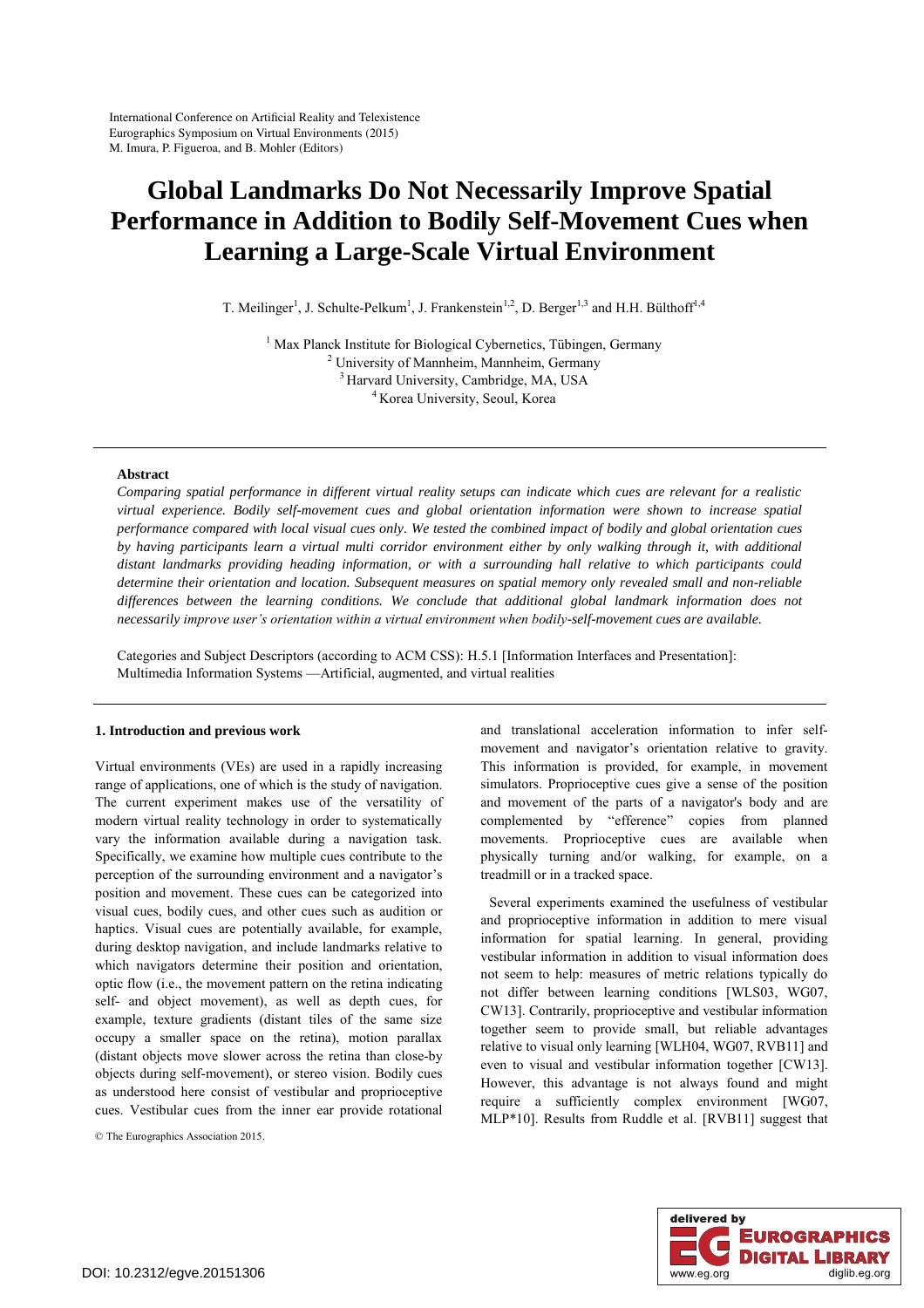physical translation might be more important than physical rotation. However, their experiment used a grid like environment with global orientation cues: surrounding walls had individual textures and at least one wall was visible from almost every location within the environment. Participants might have relied on global landmarks rather than physical rotation.

Global landmarks were shown to help orienting in VEs experienced visually only. Navigators used them to guide their local route decisions [IDB\*10, SM00]. Similarly, navigators exploited global heading information from virtual slant both for route decisions and in configurational learning [RSMM04].

When learning complex VEs navigators profit both from proprioceptive information and global heading cues provided in addition to local visual cues. However, it is an open question how proprioceptive and global heading cues interact. In the present experiment, we examined whether global landmarks aid spatial learning if provided in addition to proprioceptive cues. Furthermore, we differentiated between two kinds of global landmark information. Firstly, a global landmark (i.e., a mountain silhouette) placed in infinity providing heading information only. Secondly, a global landmark (i.e., a factory hall) providing heading and distance information. Contrary to the distant mountain scenery, participants could locate themselves relative to the hall. We expected navigators to profit from both kinds of global information, but more so from the heading and distance information within the hall.



**Figure 1:** *A participant equipped with tracking helmet, hmd and cover using the pointing device to point towards previously learned locations.* 



**Figure 2:** *Snapshots of the labyrinth (front), and parts of the mountain silhouette (back left) and the factory hall (back right), which surrounded the labyrinth.* 

## **2. Technical description**

Users freely walked through a 15x12m large space with their head coordinates tracked by 16 high-speed motion capture cameras at 120 Hz (Vicon® MX 13). Coordinates were transmitted wirelessly (using WLAN) to a notebook computer (Dell XPS M170) mounted on a backpack. This notebook rendered an egocentric view of a virtual environment in real-time. Participants viewed the scene in stereo using a very light-weight head-mounted display (eMagin Z800 3D Visor) providing a field of view of 32×24 degrees at a resolution of 800×600 pixels for each eye. The interpupillary distance was fixed at 6.5 cm. We adjusted the fit of the head-mounted display and the placement of the display screen individually for each participant. Frame rate was 30Hz with a latency of approximately 140ms. The setup provided important depth cues such as stereo vision and motion parallax, as well as all bodily cues important for orientation such as efference copies, vestibular, and proprioceptive information.

For testing, participants sat on a chair and estimated directions using a custom-build pointing device (Figure 1). The joystick-like device consisted of two tubes connected with a flexible hose. The lower tube was mounted on a tripod and had a button, which was used to estimate latency measures. The end-tube contained two orthogonal acceleration sensors indicating direction, when deflected from vertical orientation. The device provided a resolution of approximately 2°. It is, therefore, not only more precise than many common joysticks, but also gives much more direct estimation of target orientation as it can be fully deflected into horizontal orientation.

© The Eurographics Association 2015. The virtual environment consisted of a labyrinth, and optionally an additional mountain silhouette, a virtual room, or a black background (Figure 2). The labyrinth was used in a previous experiment [MRB14] and encompassed seven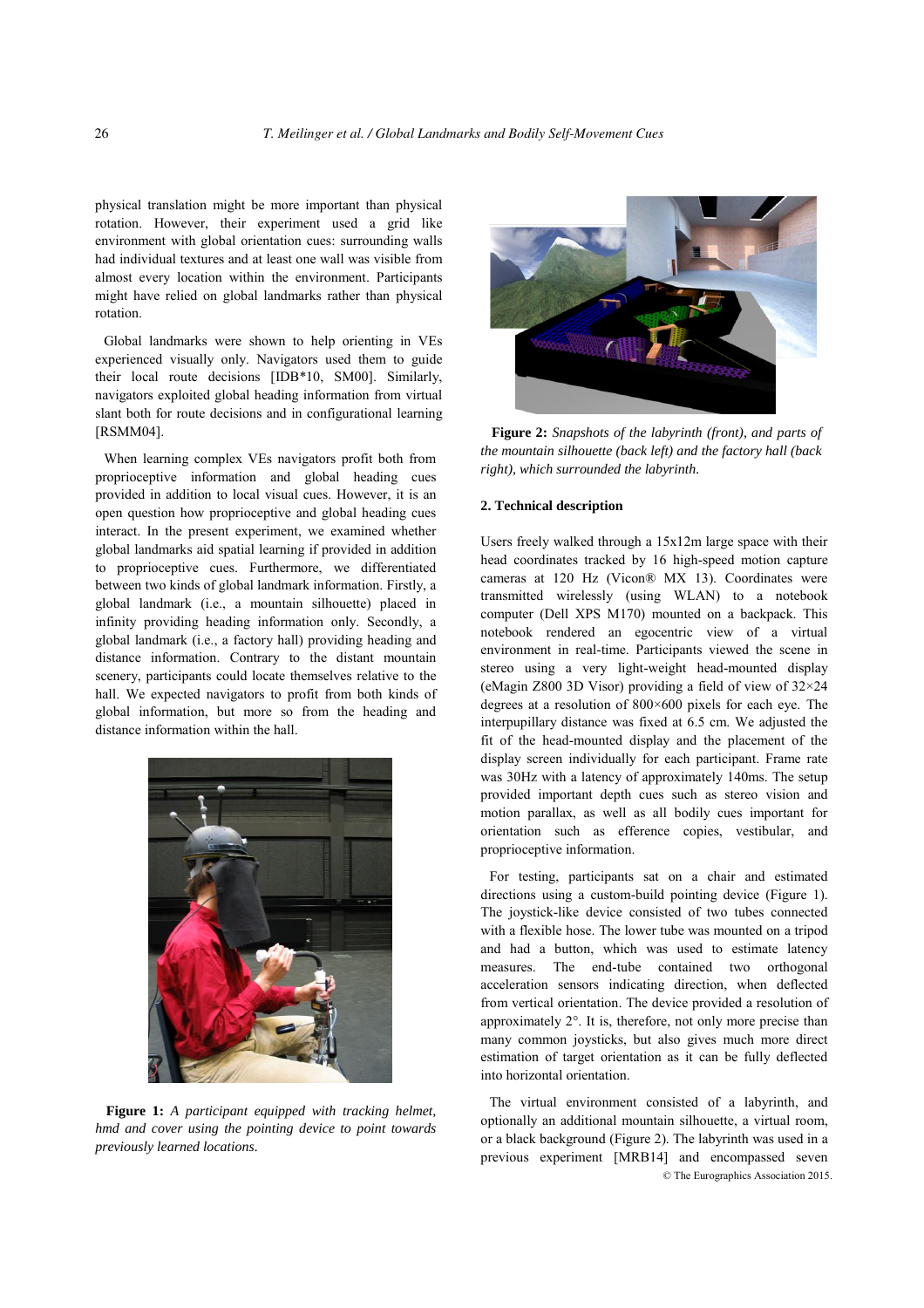connected straight corridors, each with a different wall color and texture. The corridors formed one closed loop without any junctions (Figure 3). In the middle of each corridor a cylindrical room was located with a wooden entrance and a metal exit door which were clearly distinguishable. Seven distinct target objects were placed at a height of 1.3 m, one in each corridor room. The height of each corridor and door were fixed individually to participant's eye-height plus 15 cm. This ensured that participants could not look over the walls even when standing on their toes, but had a good view on any distant information. When looking straight within a corridor the background covered roughly 20-25% of the visual field. The mountain silhouette was used in previous experiments as an orientation cue [DB08] and was placed inside a box virtually at infinity, thus providing no reliable distance cues to the mountains. The room was an industrial hall providing distance and familiar size cues in addition to orientation information.



**Figure 3:** *Left: Schematic drawing of the labyrinth layout with the starting point and walking direction marked. Right: Egocentric snapshots displaying a participants view from within with the mountain and the hall in the background.* 

## **3. Experiment**

33 Participants (19 female; age mean: 24 years, standard deviation: 3.3 years) participated within a between-subject design with the factors 'labyrinth only', mountain, and 'factory hall' (Table 1). They were randomly assigned to the three conditions (11 per group).

To learn the environment, participants were asked to walk ten times clockwise through the corridors. At the end of the tenth passage, participants were shown the wall texture of a corridor and were asked to name the object located in that corridor room. Participants who did not name all objects

correctly could walk two extra rounds before being asked again. In average learning lasted 22.5 minutes.

In the following test phase, participants were seated on a chair in front of the pointing device. Through the HMD, they were presented with a view of one of the seven corridor rooms with the objects removed and the room doors closed. Participants' positions were exactly where target objects had been situated during the learning phase, but in different visually simulated orientations for different trials. Each participant performed 56 trials, consisting of a factorial combination of seven locations (one for each corridor)  $\times$ eight different visually simulated body orientations (0°, 45°, 90°, 135°, 180°, 225°, 270° and 315°). Trial order was randomized for each participant. In each trial, participants were asked to first confirm their location and heading and afterwards point towards a randomly chosen target object. The time for self-localization was recorded as the time between the initial presentation of a new view and the button press by which participants confirmed that they knew their location and orientation. Immediately afterwards, participants were asked to point as accurately and quickly as possible to a target (one of the seven learned target objects randomly chosen) whose name appeared on the screen. Targets were always occluded by the room walls. During self-localization participants were free to look around. However, during pointing they had to keep a straight head orientation, otherwise the pointing was not accepted. Error was computed as the absolute deviation between correct and estimated pointing direction. Including briefing and debriefing the experiment lasted about 1.5 hours.

**Table 1:** *Overview of the experimental design.*

### **4. Results**

To obtain estimates robust against outliers we computed median values per participant for self-localization time, pointing time and absolute errors. Participants learned the spatial layout; performance in each group was better than the chance level of 90° obtained when randomly pointing in any direction, all three  $t(10)$ 's  $> 5.20$ ,  $p$ 's  $< .001$ . As shown in Figure 4, performance was highly similar in the learning groups. Results of a one-way ANOVAs indicated similar performance in the groups for self-localization time, *F*(2,30)=0.14, *p*=.866,  $\eta_p^2$ =.01, pointing error, *F*(2,30)=0.66,  $p = 0.526$ ,  $\eta_p^2 = 0.04$ , and pointing latency,  $F(2,30) = 0.86$ ,  $p = 0.433$ ,  $\eta_p^2 = 0.05$